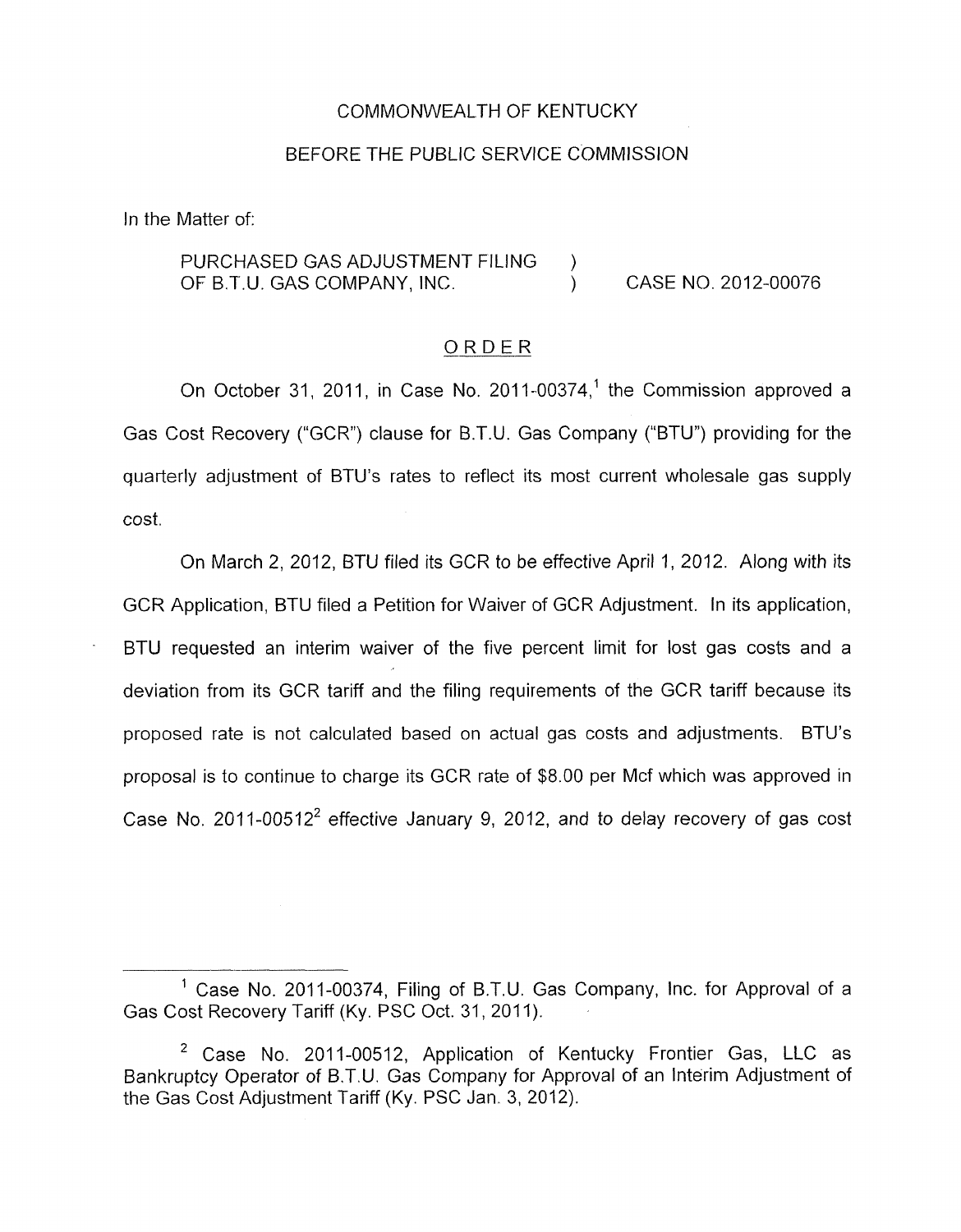losses for November and December 2011, which would ordinarily occur through the Actual Adjustment ("AA").

In support of its request for waiver of the five percent limit on gas cost losses, BTU's application provided information concerning the continuation of an "inordinately high" rate of Lost *R* Unaccounted for gas. According to BTU's application, its operator, Kentucky Frontier Gas, LLC ("Kentucky Frontier"), has identified numerous entities taking unmetered gas, as well as several illicit and unmetered connections with other pipelines. Kentucky Frontier states that it has installed meters on previously unmetered individuals taking gas off the BTU system, and now has agreements with most to start paying for their service. It reports that it has spent hundreds of man-hours in finding and eliminating "foreign" and improper interconnections, two of which are the subject of Case No. 2012-00028.<sup>3</sup> Kentucky Frontier estimates that the BTU system is still receiving 50 to 100 percent more gas from producers than it is selling to metered customers. Despite the fact that it expects losses to decline during the quarter beginning April 1, 2012, it estimates the losses will remain in the 30 to 50 percent range, well over the five percent ordinarily flowed through the GCR mechanism.

With its GCR application, BTU provided a sample calculation of its Expected Gas Cost ("EGC") which includes 60 percent line loss, which would produce an EGC of \$1 3.8996. For informational purposes, BTU also provided an AA calculation of \$4.6490 per Mcf, based on \$52,050 in under-recoveries of gas cost for November and

 $-2-$ 

Case No. 2012-00028, Application of Kentucky Frontier Gas Company, LLC as Bankruptcy Operator of B.T.U. Company vs. Harry Thompson, Thompson Energy et al., and Other Unknown Entities, filed Jan. 18, 2012.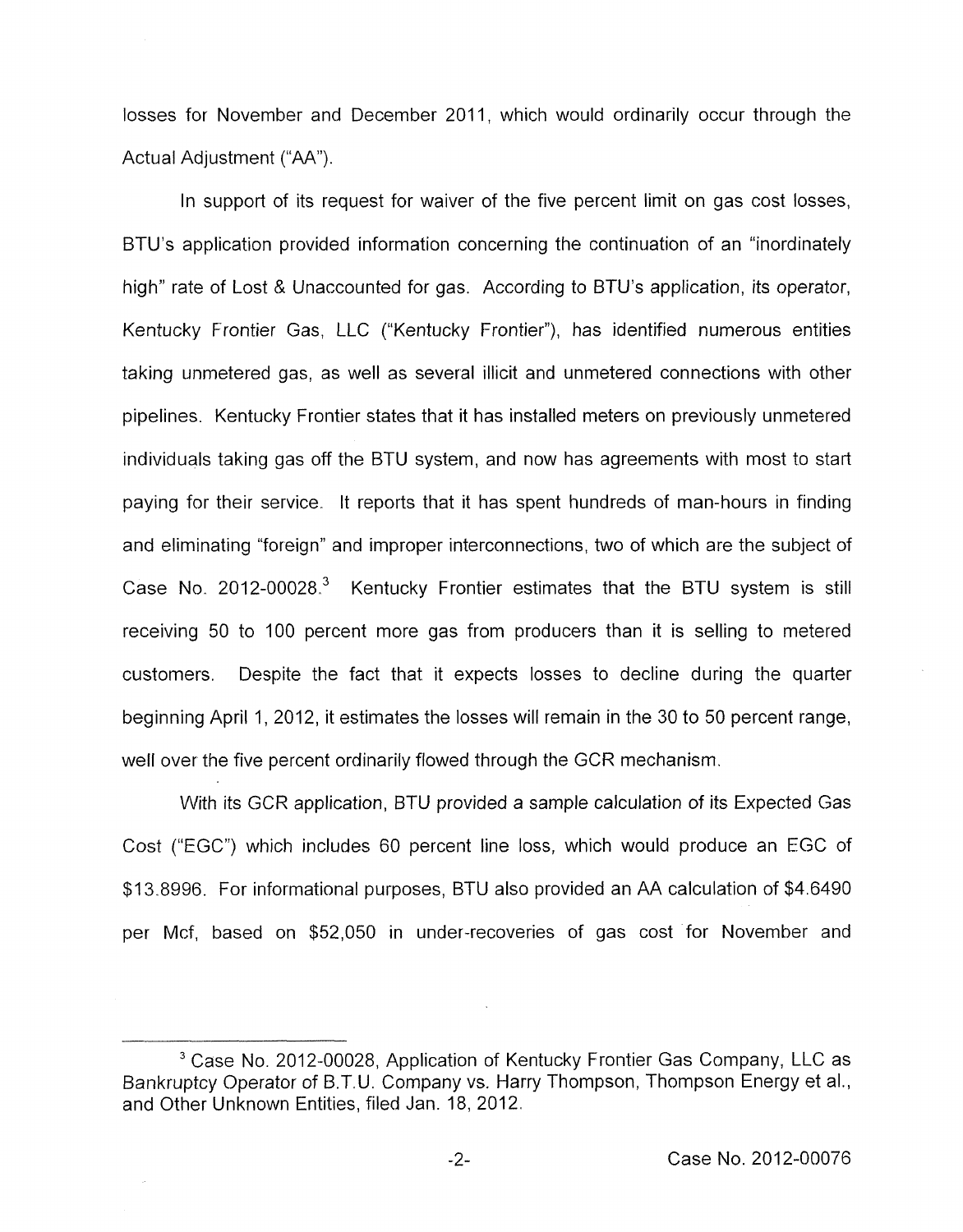December 2011. Information provided in BTU's AA indicates gas losses of 62 percent in November and 54 percent in December.

BTU states that, due to the waiver of the exclusion of gas losses over five percent which was approved by the Commission in Case No. 2011-00512, its gas cost recovery for January and February was approximately equal to purchased gas cost, and it expects the same results for March. The \$8.00 gas cost approved in that case and requested again in this proceeding is \$3.4141 higher than the \$4.5859 actual weighted average cost of gas indicated in BTU's EGC calculation. BTU provided calculations showing projected gas cost losses of \$25,421 for the quarter beginning April 1, 2012 if its rates were based on an EGC of \$4.50 per Mcf. It is, therefore, proposing to deviate from the GCR tariff in its calculation and from the filing requirements of its GCR to continue its \$8.00 GCR rate for the quarter beginning April 1, 2012.

Having reveiwed the record in this case and being otherwise sufficiently advised, the Commission finds that:

1. BTU's request for a deviation from its GCR tariff in continuing its \$8.00 per Mcf gas cost rate is not unreasonable given the extreme nature of the BTU system's continuing losses and Kentucky Frontier's efforts to install meters for previously unmetered individuals and to locate improper interconnections with the BTU system. Any future request for deviation from BTU's GCR tariff should include information concerning Kentucky Frontier's efforts to decrease the incidence of gas loss on the BTU system.

2. BTU's GCR, as approved herein, is \$8.0000 per Mcf, which is no change from its previous gas cost rate.

-3.. Case No. 2012-00076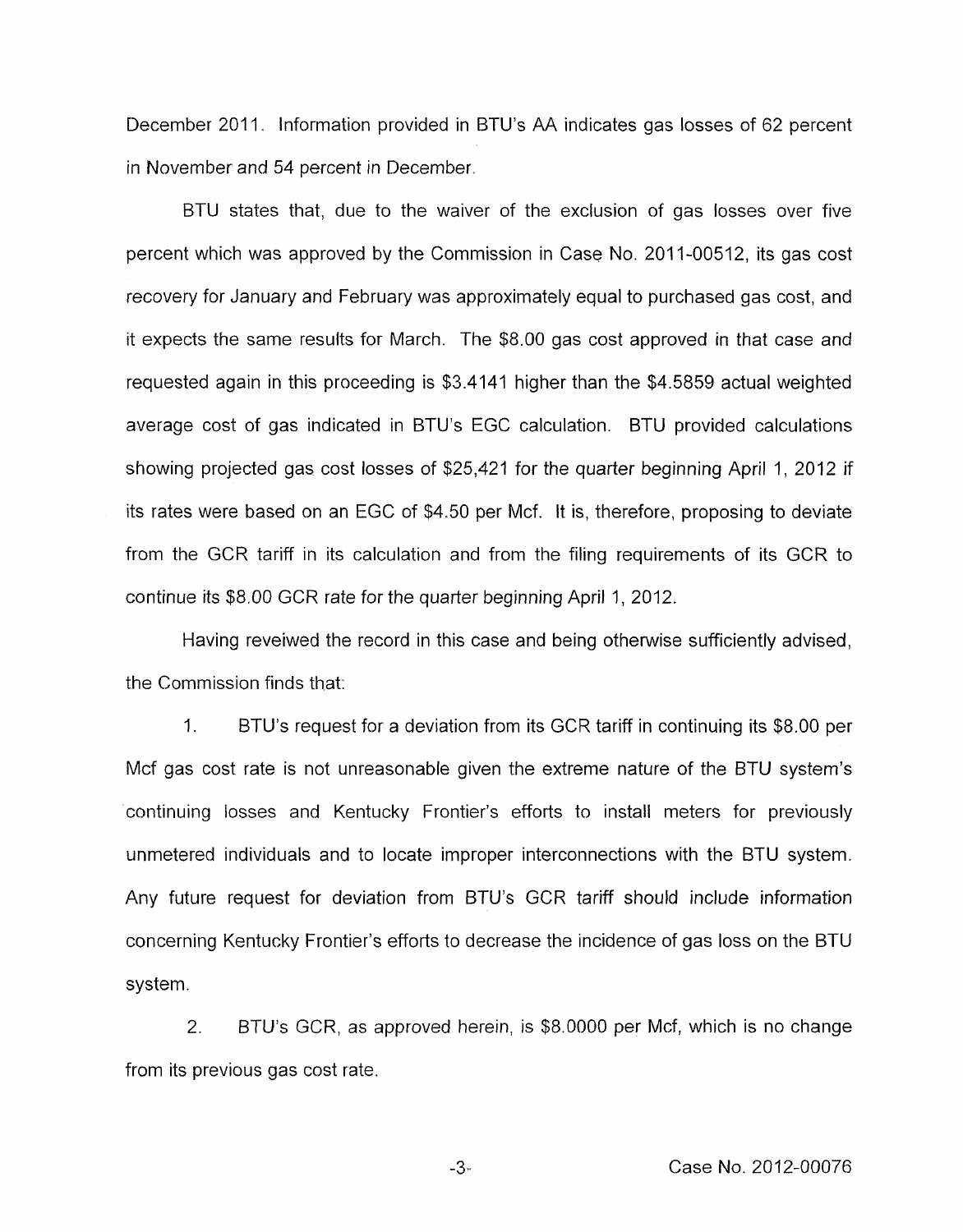IT IS THEREFORE ORDERED that:

1. BTU shall be granted an interim waiver from its tariff of the five percent limit for lost gas costs.

2. BTU shall be granted a deviation from its GCR tariff and its filing requirements as they pertain to the calculation of the gas cost rate and use of the AA.

**3.** In any future request for similar deviations, BTU shall include sufficient information for the Commission to determine its progress in addressing excessive gas losses.

**4.** BTU's GCR shall remain \$8.0000 per Mcf.

By the Commission



AT Exec fĕctor  $\mathbb{E} \mathbb{E} \mathbb{E}$